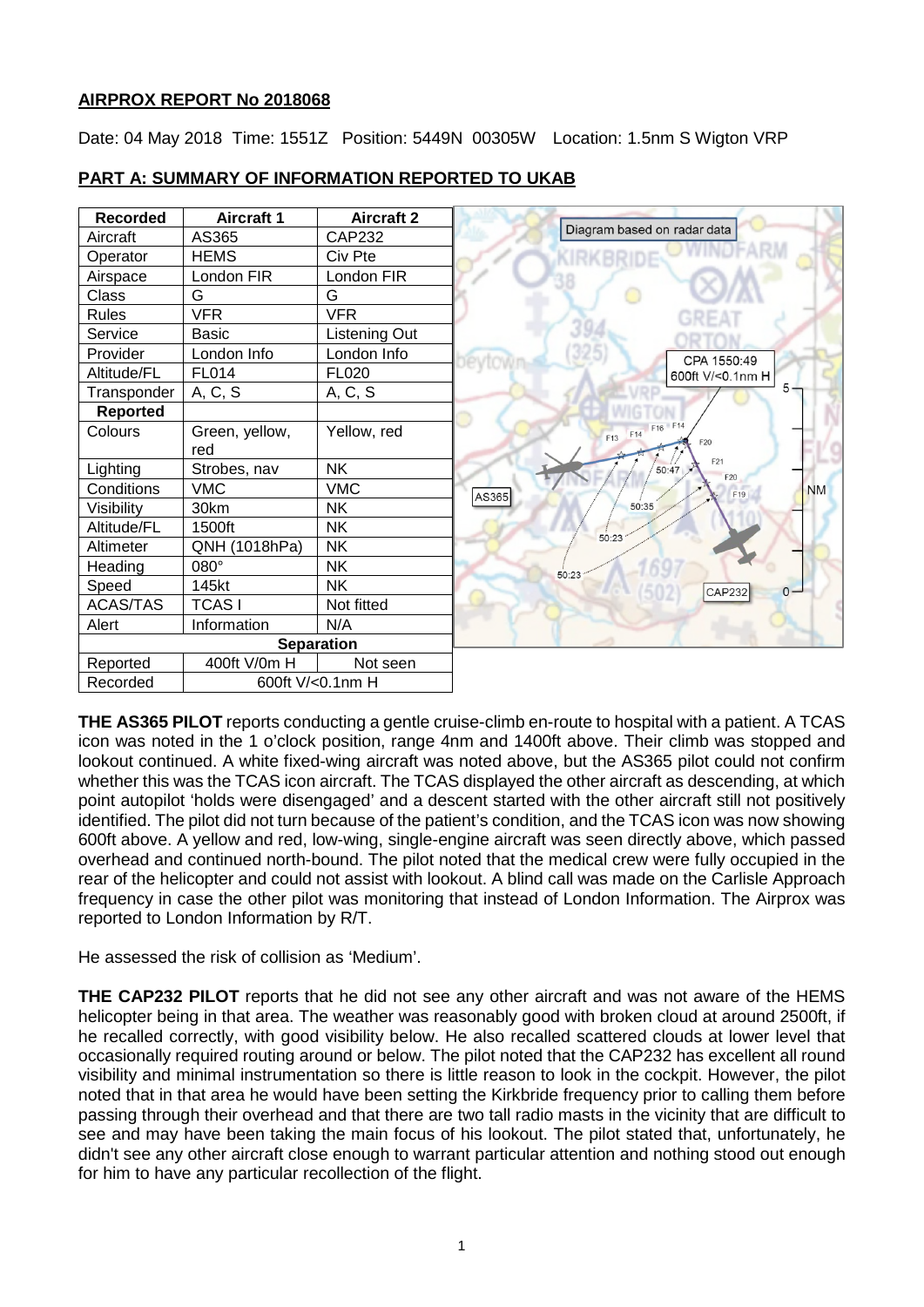**THE LONDON INFORMATION FISO** reports that a HEMS helicopter pilot, in receipt of a Basic Service, reported an Airprox with a yellow fixed-wing aircraft whilst en-route to Newcastle Hospital. The other traffic was not known to London Information and no further information could be provided.

#### **Factual Background**

The weather at Carlisle was recorded as follows:

METAR EGNC 041520Z NIL= METAR EGNC 041450Z NIL=

#### **Analysis and Investigation**

## **CAA ATSI**

An Airprox was filed by an AS365 pilot as a result of a CAP232 aircraft coming into proximity and passing directly overhead while the AS365 was conducting a category A HEMS flight with a seriously ill passenger on board.

At 1548:02, both aircraft were observed on the radar replay. The AS365 transponding code 0020 and the CAP232 transponding code 7000 (Figure 1).



Figure 1- 1548:02

At 1548:20, the AS365 pilot contacted London Information and advised that they were climbing out of a site 5nm north of Cockermouth, with 4 PoB, routing to Newcastle Royal Victoria Infirmary, not above 3000ft on the Barnsley RPS and requested a Basic Service. A Basic Service was agreed and the Barnsley RPS 1018 was passed (Figure 2).



Figure 2- 1548:20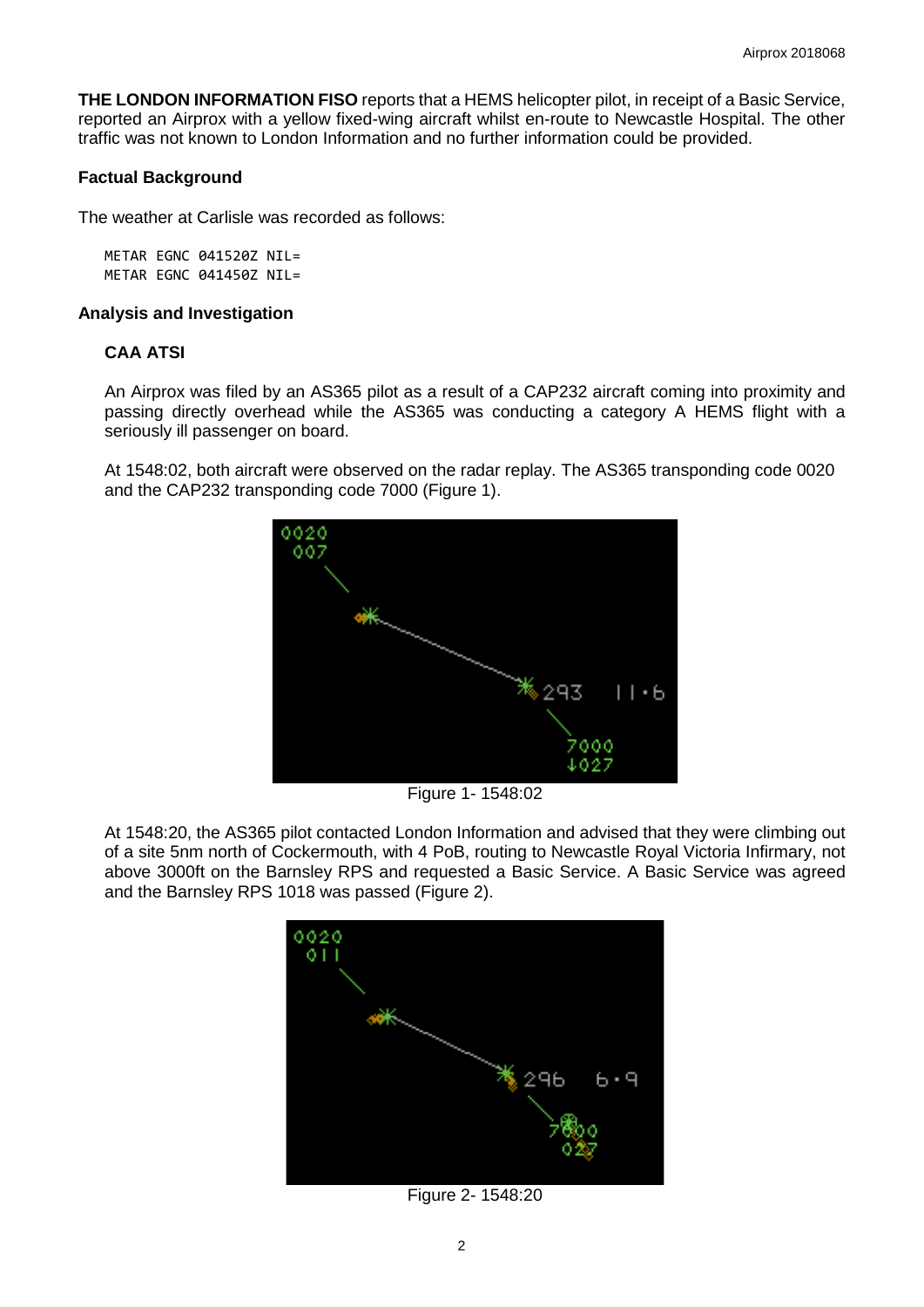At 1550:05, the AS365 was passing altitude 1300ft and the CAP232 had commenced a descent (Figure 3).



At 1550:50, the AFISO asked the AS365 pilot to report 18 miles to run to destination which was acknowledged by the pilot. CPA occurred at 1551:00 with the aircraft separated laterally by 0.1nm and vertically by 600ft.

The CAP232 pilot was not receiving a service from London Information at the time of the Airprox. The AS365 was being provided with a Basic Service from London Information. The London FISOs provide services without the use of surveillance equipment. As such the FISO was unaware of the presence of the CAP232 until after the Airprox event when the AS365 pilot passed them the details.

The CAP232 pilot reported listening out on the London Information frequency. However, he may have missed the call from the AS365 pilot to London Information as a result of selecting the R/T frequency for Kirkbride, in readiness for passing through the overhead.

The London Information FISO, operating without surveillance, could not be expected to know of the presence of the CAP232. As such they discharged their responsibilities in the delivery of a Basic Service to the AS365 Pilot.

## **UKAB Secretariat**

The AS365 and CAP232 pilots shared an equal responsibility for collision avoidance and not to operate in such proximity to other aircraft as to create a collision hazard<sup>[1](#page-2-0)</sup>. If the incident geometry is considered as converging then the AS365 pilot was required to give way to the CAP[2](#page-2-1)32<sup>2</sup>.

## **Summary**

An Airprox was reported when an AS365 and a CAP232 flew into proximity at 1551hrs on Friday 4<sup>th</sup> May 2018. Both pilots were operating under VFR in VMC, the AS365 pilot in receipt of a Basic Service from London Information and the CAP232 pilot either listening out on the London Information frequency or on the Kirkbride frequency.

# **PART B: SUMMARY OF THE BOARD'S DISCUSSIONS**

Information available consisted of reports from both pilots, radar photographs/video recordings, a report from the FISO involved and a report from the appropriate ATC authority.

l

<span id="page-2-0"></span><sup>1</sup> SERA.3205 Proximity.

<span id="page-2-1"></span><sup>2</sup> SERA.3210 Right-of-way (c)(2) Converging.